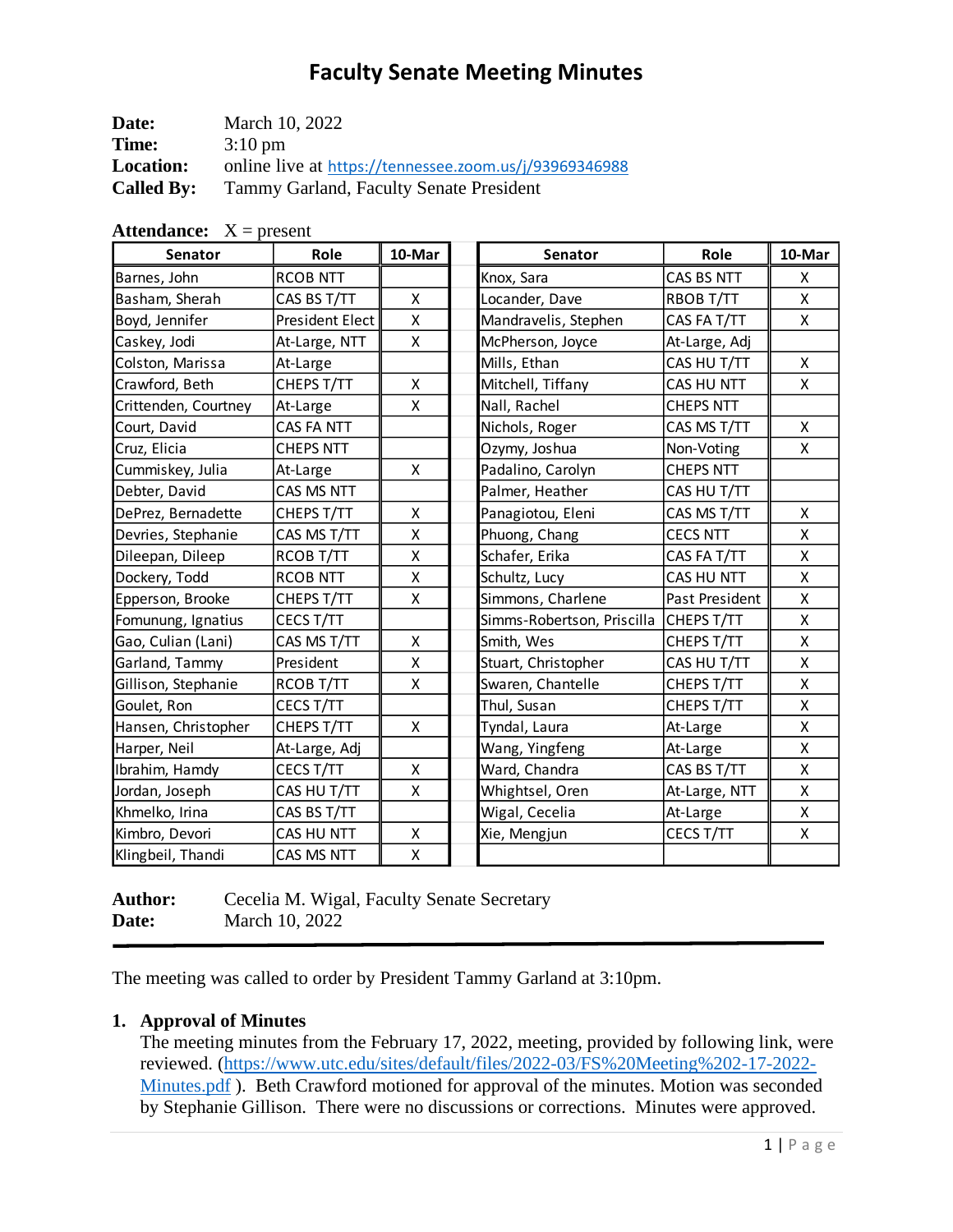## **2. Administrative Reports**

The following reports were provided.

### *Chancellor Angle*

Chancellor Angle mentioned the UTC MOCs men's basketball team winning the SOCON basketball tournament. He stated that the University can be proud of the team and all who were there. There is a watch party for the NCAA tournament selection on Sunday at McKenzie Arena starting at 5:00pm. All are invited.

#### *Divisive Concepts Legislation*

Divisive concepts legislation is working through Tennessee legislature. There are amendments on both bills. Chancellor Angle is working with government relations staff and President Boyd in the hope that the bills have the least impact.

Courtney Crittenden asked if the bill passes will we get guidelines on how to address it. Chancellor Angle responded yes but he does not project there will be any changes in our current practices.

Julia Cummiskey asked if it is accurate that the bill will include a requirement that the system have a process to investigate divisive concepts complaints. The Chancellor replied that the wording now uses terms such as "may" on these items. It does not say "must investigate and reprimand". The possibility of these statements becoming requirement is what the chancellors are most concerned about.

The bills can be found at https: //www.capitol.tn.gov/Bills/112/Bill/HB2670.pdf.

## *Provost Hale*

Provost Hale addressed the following:

- The UT System is looking at minor changes for emeritus appointments. The change is not critical – it will allow the Chancellor or designee to make these appointments instead of just the Chancellor.
- The UT System is standardizing size and content of the system diplomas. Most of the changes are stylist. However, the indication that a graduate is an Honors College graduate will be removed from the diploma since not all campuses have Honors Colleges.
- The periodic post tenure review process reporting from the Provost's office is now due on April 20<sup>th</sup> not June. This does not affect the Colleges.
- The Commencement dates remain as in the campus calendar; however, there will be 5 ceremonies instead of 3. The masters and Ph.D. graduation ceremony is Friday May 6th. Saturday May 7<sup>th</sup> will include 4 undergraduate graduation ceremonies beginning at 9:00am. Typically, the graduation ceremonies last approximately 1.5 hours. The 4 ceremonies will be spaced 3 hours apart. The university needs the 4 undergraduate ceremonies due to the renovations of the arena which is affecting ingress and egress. For safety reasons the university must limit participation. The College of Arts and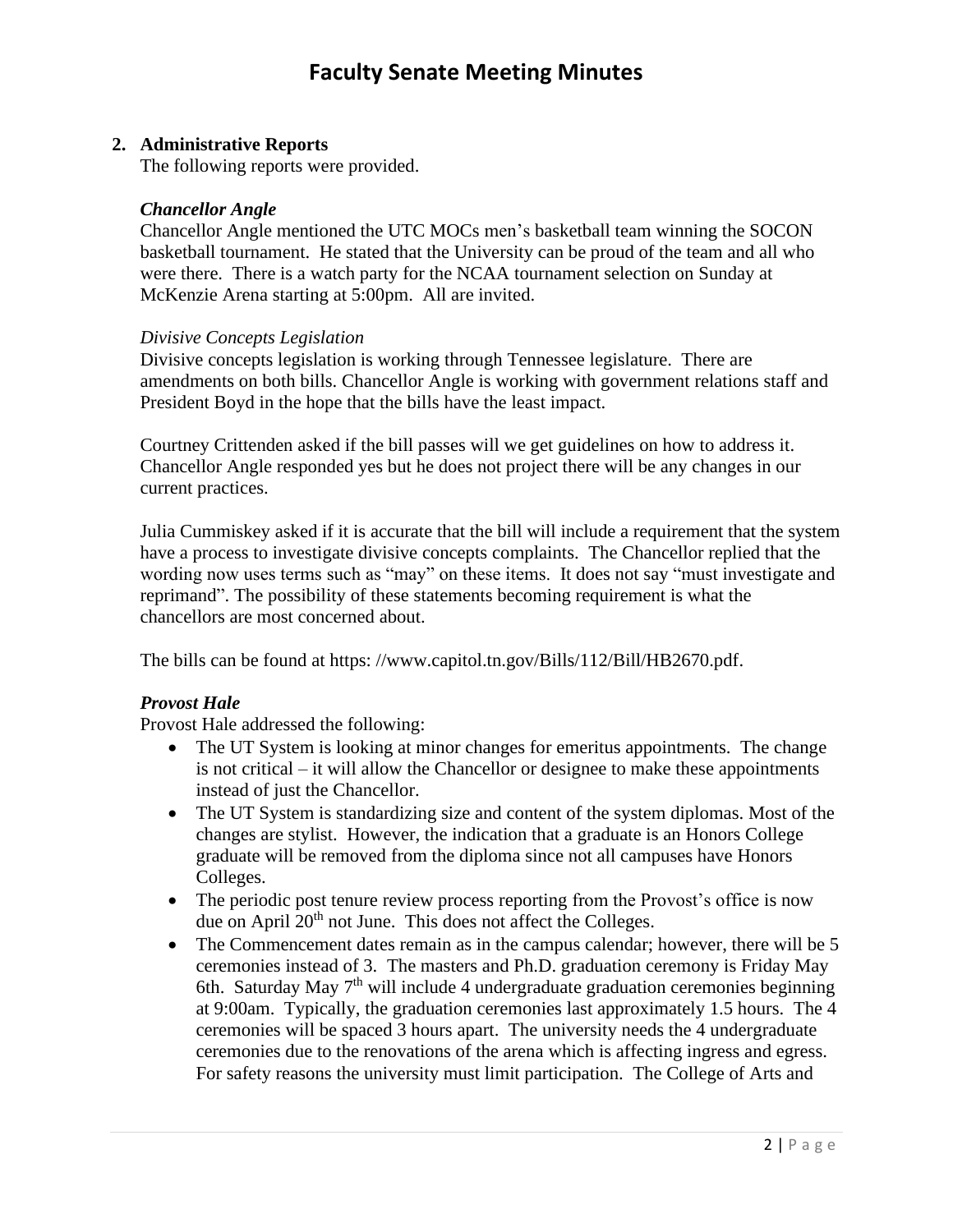Sciences has two ceremonies – the graduate ceremonies assignments are determined by alphabet and not degree.

### *Vice Provost Matthews*

Vice Provost Matthews thanked all those who asked about bylaws at the last meeting and prior to this meeting. He provided a list of the program bylaws that are presently under review. He reminded all to review his recent email providing guidance on General Policy 0003.

Vice Provost Matthews reminded the faculty to complete the COACH survey. Faculty should have received an email from Coach with a link to the survey. Faculty may have also received an email from the Provost's office as a reminder to take the survey. This survey is being used to evaluate faculty satisfaction at UTC. If the faculty have any questions, please contact Vice Provost Matthews.

The UT Board of Trustees passed to extend the probationary period for Tenure-Track faculty. Thus, anyone employed in 2022 that only asked for a 1-year extension can get an additional year. The standards will not be different if a faculty member takes the extension. Faculty wishing an extension must complete a form (that will be distributed soon) by end of day Dec.  $31<sup>st</sup>$ , 2022. Faculty do not have to request an extension if they do not feel it is necessary. If a faculty member requests the 2-year extension but goes up for tenure at year 6, this is not considered EARLY. Early is BEFORE year 6. The new policy does not affect extensions for other accepted reasons.

President Garland asked how 3<sup>rd</sup> year reviews should be handled. Vice Provost Matthews stated that the process now states that the review can occur during the  $3<sup>rd</sup>$  or  $4<sup>th</sup>$  year. The department should be consulted to see when the review makes sense.

## *Associate Vice Chancellor Tony Parsley*

Associate Vice Chancellor Parsley reported there is a new committee for IT and Academic Affairs (the Technology Purchase Review Committee – TPR) to help track technology purchases, especially to review purchases before hand to minimize duplications of software, especially if there is another associated contract at UTC, the UT system, or another UTC school. In addition, much of the software purchased is not compatible with UTC's technology. Thus, the role of the TPR committee is to provide consultation and guidance around the purchase of technology hardware, software and services at the University of Tennessee at Chattanooga. The desire will be to involve the TPR committee early in the process of obtaining technology and software. TPR will look for compatibility and ways to save money. If they can recommend buying in bulk with other programs, this will save money.

## *Vice Provost Lauren Ingraham, Reimagining General Education (RGE)*

Vice Provost Ingraham reported that 230 faculty responded to the RGE survey requesting ranking of possible RGE plans. Model C has the most votes for  $1<sup>st</sup>$  and  $2<sup>nd</sup>$  ranking. The Chattanooga Project is not recommended by the faculty. The 3 hours of General Education Elective is seen as a positive. DEI is still being figure out. Faculty appear to welcome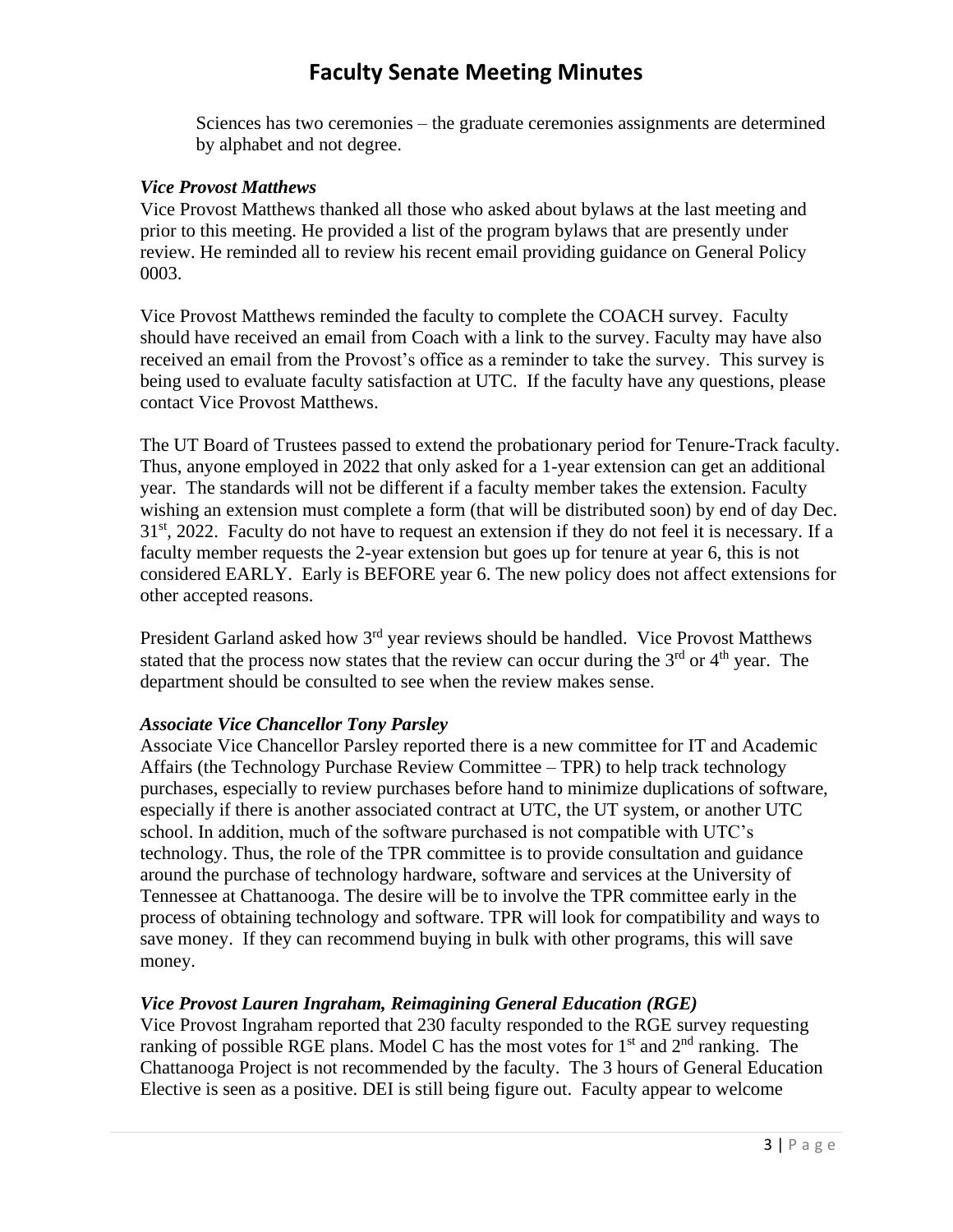considering having DEI in courses that seek that designation and then students take some number of these designated courses.

### *Vice Chancellor Tyler Forrest*

Vice Chancellor Forrest reported on the following:

- They are wrapping up the budget for next year. Once it is complete, they will make it available.
- Hunter Hall renovations are still progressing well and are on time.
- The pedestrian way is underway to finish by fall semester.
- The change order for the Lupton roof temporary solution has moved forward.
- $\bullet$  1<sup>st</sup> Day Complete is still in the due diligence stage. They are presently getting feedback from students.

Ethan Mills asked of the status of the living wage goal of \$15.00/hr. Vice Chancellor Forrest stated they are working toward this and there will be an announcement about it at the Town Hall on 26<sup>th</sup> of April. Reaching the \$15.00/hr. goal will take a few years but there will be progress.

#### **3. Committee Reports**

The following were addressed.

### *Handbook Committee (Wes Smith)*

- Beth Crawford moved to accept the revisions for the Post Tenure Review process. The vote passed with a vote of 37 yes.
- The Table of Contents was updated. The update will be in effect next year. No vote was necessary for this since it is an informational item.

## *Course Learning Evaluation (CLE) Committee (Karen McGuffee)*

Karen reviewed the following proposed changes to the CLE. Most of the changes involve clarifying language. In addition, two questions were added.

- Delete question: "How might this course be improved" and replaced it with "what changes, if any, would you make to the course that would aid in your learning?". This was done because students sometimes have responded inappropriately to the original question.
- Deleted request: "Please provide any additional comments you would like to share" because it also results in inappropriate responses from the students.
- Added question requesting what resources the students used in the course.
- Added question requesting a comment on the number of days missed.

Questions were deleted and added to try to minimize the opportunity for negative comments that target specific faculty groups such as females and to limit how such comments can be used against faculty during RTP reviews – at both the committee and department head level. The changes were made to help students create constructive comments. There were questions regarding the true need for these changes. These changes may limit the opportunity for students to provide meaningful responses that will help faculty improve their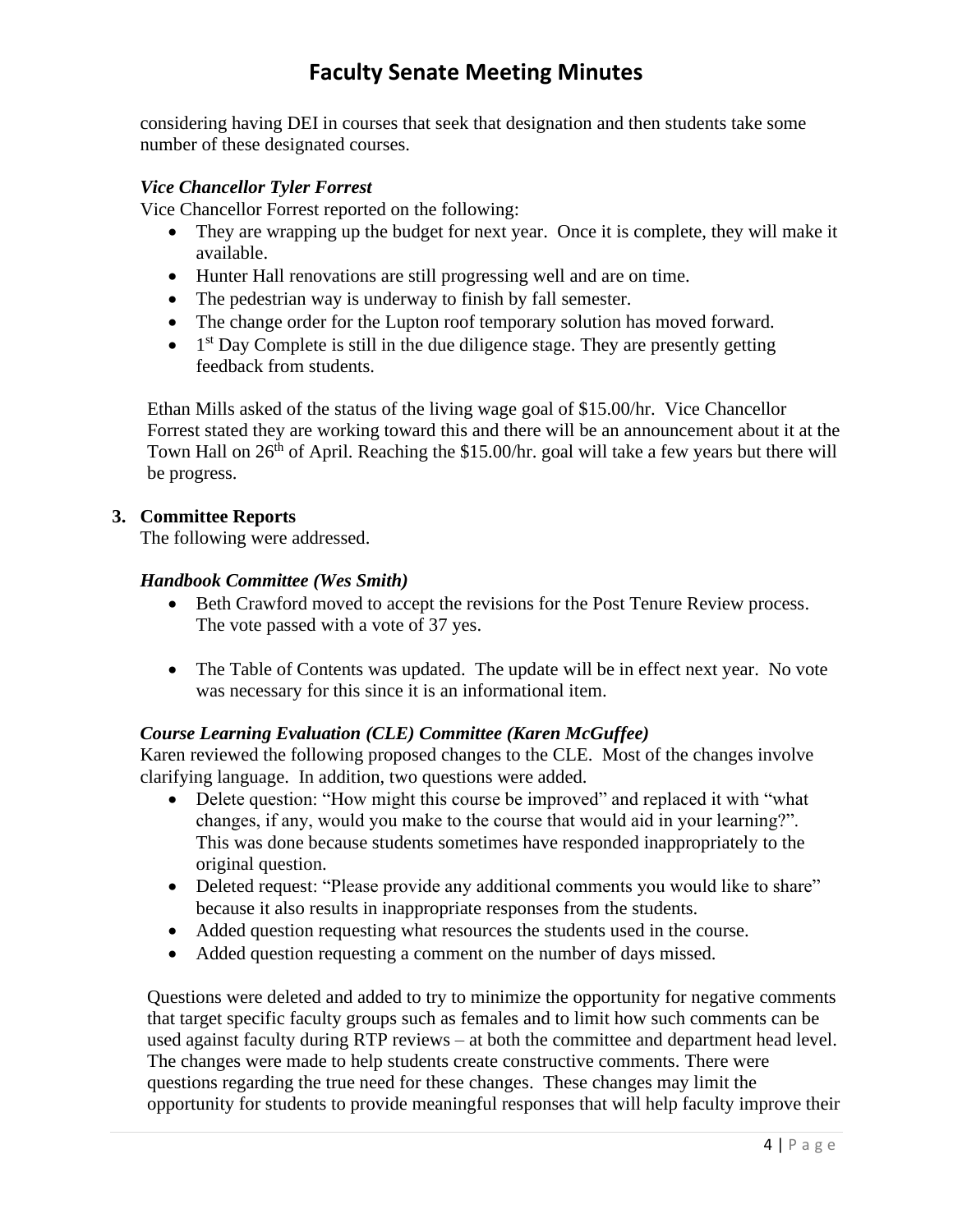courses and delivery and not really stop students from providing inappropriate responses (which are few). The open-ended questions may also be a way for students to self-disclose their behaviors and perspectives. Others stated that there is a true need to direct the responses. Students can include abusive comments on the evaluations that are difficult to ignore. These negative comments also become a permanent record of faculty performance.

Some wondered if there is a way to review for inappropriate comments using software or other monitoring and remove them. Cindy Williamson mentioned that such software is not presently available. One mentioned we need to hear the negative comments because it is important to know what faculty are doing a negative job.

Other questions and discussion followed:

- Has the survey ever been validated?
- Have we looked at how the results are delivered to the faculty? Cindy Williamson responded that the process is changing on how faculty receive the survey results. The email is now reading "You may go and see your course evaluation when you desire."
- Will there be any guidance to departments as to how they should look at the surveys with respect to trends if the survey is changing? Cindy Williamson stated that the University is looking at training department heads on how to interpret the survey results.

Following discussion, Karen, as committee chair, motioned to accept the proposed changes. Since the motion comes from a committee no second was needed. The motion passed: 29 yes votes, 2 no.

President Garland proposed that the revision go into effect during the fall semester 2022. Courtney Crittendon thanked the committee for their work.

President Garland stated that the proposed changes are included on the Faculty Senate web page.

## *Undergraduate Academic Standards (Amanda Clark)*

Amanda Clark reported on the progress of the minor program proposal. Presently the language in the catalog does not allow students to apply more than 6 credit hours in their major toward a minor. The proposal is to remove the requirement that students cannot major and minor in the same program. They also propose to delete the statement of what a minor is – "a minor is a secondary subject area of interest but not a subdivision of the major subject area". Thus, this will allow students to major and minor within the same program/department/discipline unless otherwise restricted by the department. In the process

of accepting this proposal, department heads will be asked if they will adopt a restriction for minor(s) within their department.

This proposal is a motion from the Academic Standards Committee. The vote resulted in 30 yes, and o no. Proposal passed.

The committee will be looking at changes to the grade appeals policy next.